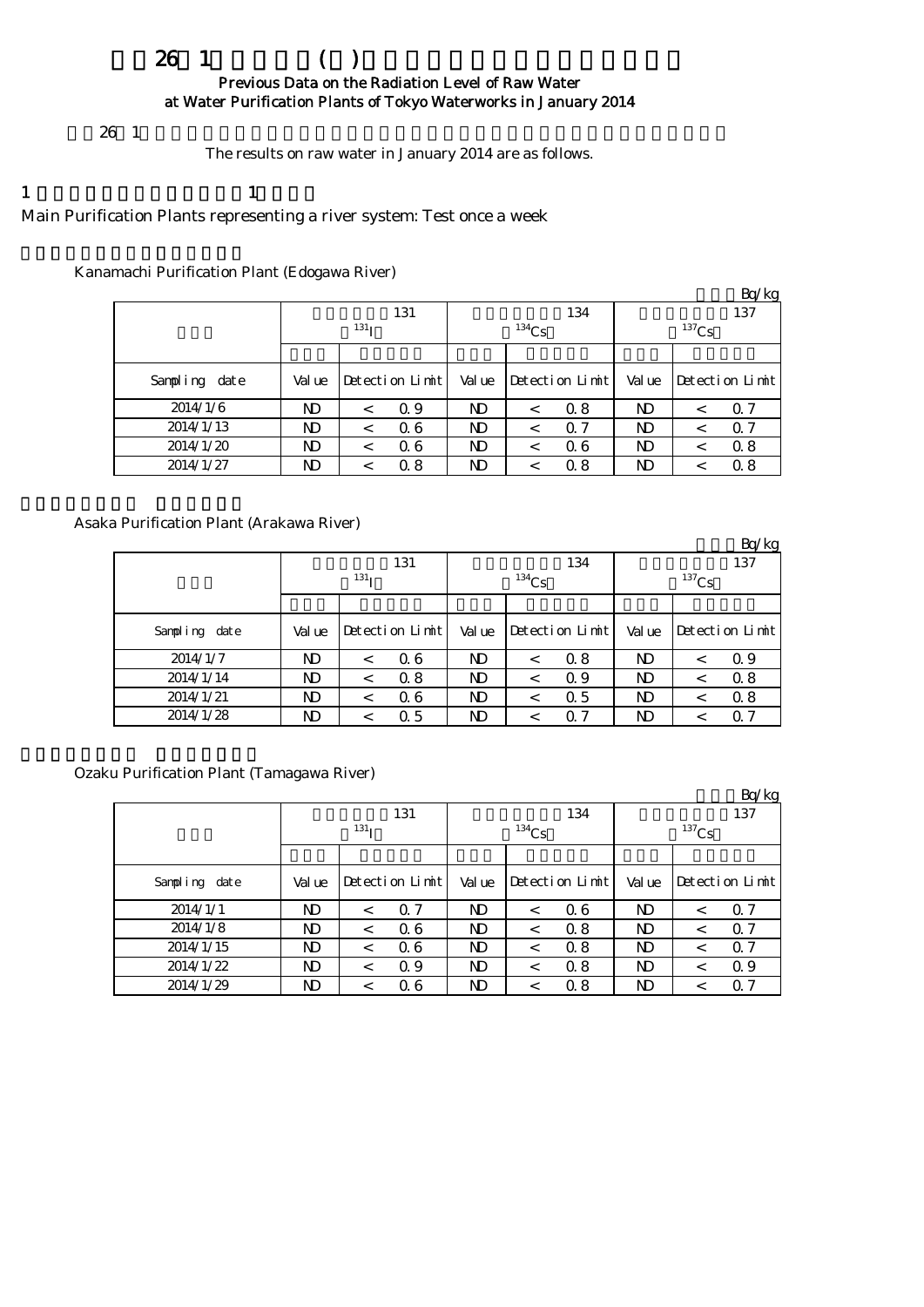### Higashi-murayama Purification Plant (Tamagawa Arakawa River)

|                   |                |                  |                 |                |         |                 |              |         | Bq/kg           |  |
|-------------------|----------------|------------------|-----------------|----------------|---------|-----------------|--------------|---------|-----------------|--|
|                   |                |                  | 131             |                |         | 134             | 137          |         |                 |  |
|                   |                | 131 <sub>T</sub> |                 | $134$ Cs       |         |                 | $137$ Cs     |         |                 |  |
|                   |                |                  |                 |                |         |                 |              |         |                 |  |
| Sampling<br>dat e | Value          |                  | Detection Limit | Val ue         |         | Detection Limit | Val ue       |         | Detection Limit |  |
| 2014/1/2          | N)             | $\,<\,$          | 0.6             | ND.            | $\,<\,$ | 06              | ND           | $\,<\,$ | 0.7             |  |
| 2014/1/9          | ND.            | $\,<\,$          | 0.5             | ND             | $\,<\,$ | $\Omega$ 7      | N)           | $\,<\,$ | 0.7             |  |
| 2014/1/16         | N <sub>D</sub> | $\,<\,$          | 06              | ND.            | $\,<\,$ | $\Omega$ 7      | N)           | $\,<\,$ | 0.6             |  |
| 2014/1/23         | ND.            | $\,<\,$          | 0.8             | N <sub>D</sub> | $\,<\,$ | 0.8             | $\mathbf{D}$ | $\,<\,$ | 0.8             |  |
| 2014/1/30         | ND             |                  | 06              | ND             | $\,<\,$ | 0.8             | ND           | $\,<\,$ | 0.8             |  |

#### Nagasawa Purification Plant (Sagamigawa River)

|               |              |                 |  |        |          |                 |        |          | Bq/kg           |  |
|---------------|--------------|-----------------|--|--------|----------|-----------------|--------|----------|-----------------|--|
|               |              | 131             |  |        |          | 134             | 137    |          |                 |  |
|               |              | $^{131}$ I      |  |        | $134$ Cs |                 |        | $137$ Cs |                 |  |
|               |              |                 |  |        |          |                 |        |          |                 |  |
| Sampling date | Val ue       | Detection Limit |  | Val ue |          | Detection Limit | Val ue |          | Detection Limit |  |
| 2014/1/3      | ND           | 0.7<br>$\,<\,$  |  | ND     | <        | $\Omega$ 7      | ND     | $\,<\,$  | 0.8             |  |
| 2014/1/10     | ND           | Q 7<br>$\,<\,$  |  | ND     | $\,<\,$  | $\Omega$ 7      | N)     | $\,<\,$  | Q 7             |  |
| 2014/1/17     | ND           | 0.7<br>$\,<\,$  |  | ND     | $\,<\,$  | $\Omega$ 7      | ND.    | $\,<\,$  | 0.6             |  |
| 2014/1/24     | $\mathbf{D}$ | 0.7<br>$\,<\,$  |  | ND     | <        | 0.9             | ND     | $\,<\,$  | 0.7             |  |
| 2014/1/31     | ND           | 0.8<br>$\,<\,$  |  | ND     | <        | 0.8             | ND     | $\,<\,$  | 0.8             |  |

2  $\hspace{1.6cm}1$ 

## Other Main Purification Plants: Test mostly once a month

|                      |                           |                      |              |                         |                 |              |                 |                 |              |                            | Bq/kg           |  |
|----------------------|---------------------------|----------------------|--------------|-------------------------|-----------------|--------------|-----------------|-----------------|--------------|----------------------------|-----------------|--|
|                      |                           |                      |              | 131<br>131 <sub>I</sub> |                 |              | 134<br>$134$ Cs |                 |              | 137<br>$^{137}\mathrm{Cs}$ |                 |  |
|                      |                           |                      |              |                         |                 |              |                 |                 |              |                            |                 |  |
| Monitoring<br>poi nt | <b>Vater</b><br>resource  | Sampling<br>$\det e$ | Val ue       |                         | Detection Limit | Val ue       |                 | Detection Limit | Val ue       |                            | Detection Limit |  |
| Misato               | Edogava<br><b>R</b> iver  | 2014/1/7             | $\mathbf{N}$ | $\lt$                   | 06              | $\mathbf{D}$ | $\lt$           | 0.7             | $\mathbf{D}$ | $\lt$                      | 06              |  |
| Misono               | Arakawa<br><b>R</b> iver  | 2014/1/7             | $\mathbf{D}$ | $\lt$                   | 0.6             | $\mathbf{D}$ | $\prec$         | 0.8             | $\mathbf{D}$ | $\lt$                      | 0.7             |  |
| Kinuta               | Tanagawa<br><b>R</b> iver | 2014/1/8             | $\mathbf{D}$ | $\lt$                   | 0.7             | $\mathbf{D}$ | $\lt$           | 0.7             | $\mathbf{D}$ | $\lt$                      | 0.8             |  |
| Ki nut ashi no       | Tanagawa<br>River         | 2014/1/8             | $\mathbf{D}$ | $\lt$                   | 0.8             | $\mathbf{D}$ | $\lt$           | 0.8             | $\mathbf{D}$ | $\lt$                      | 0.9             |  |
| Sakai                | Tanagawa<br><b>R</b> iver | 2014/1/9             | $\mathbf{D}$ | $\lt$                   | 0.6             | $\mathbf{D}$ | $\lt$           | 0.8             | $\mathbf{D}$ | $\lt$                      | 0.9             |  |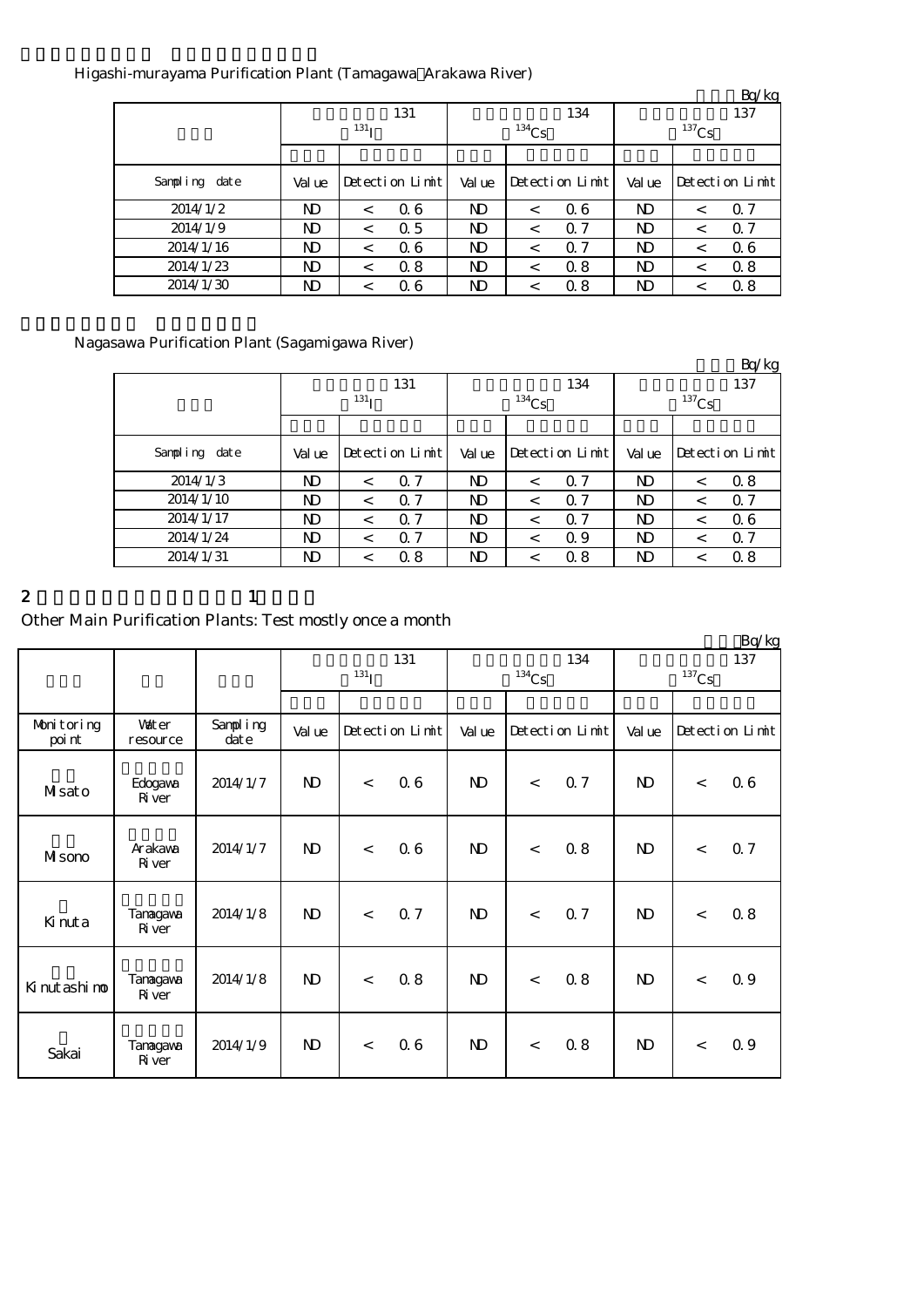Water purification plants using surface water, subsoil water, or shallow well water in Tama Area: Test mostly once a month

|                  |                  |              |                   |                 |                |          |                 |                            |         | Bq/kg           |
|------------------|------------------|--------------|-------------------|-----------------|----------------|----------|-----------------|----------------------------|---------|-----------------|
|                  |                  |              | 131<br>$^{131}$ I |                 |                | $134$ Cs | 134             | 137<br>$^{137}\mathrm{Cs}$ |         |                 |
|                  |                  |              |                   |                 |                |          |                 |                            |         |                 |
| Monitoring point | Sampling<br>date | Val ue       |                   | Detection Limit | Val ue         |          | Detection Limit | Val ue                     |         | Detection Limit |
| Tokura           | 2014/1/8         | <b>ND</b>    | $\lt$             | 0.9             | N <sub>D</sub> | $\,<$    | 0.7             | $\mathbf{N}$               | $\prec$ | 0.9             |
| <b>Qtsu</b>      | 2014/1/8         | $\mathbf{D}$ | $\,<$             | 0.7             | N <sub>D</sub> | $\,<$    | 06              | $\mathbf{N}$               | $\prec$ | 0.9             |
| N ppara          | 2014/1/14        | $\mathbf{N}$ | $\overline{a}$    | 0.7             | N <sub>D</sub> | $\,<$    | $\mathbf{1}$    | $\mathbf{N}$               | $\lt$   | $0.9\,$         |
| H kava           | 2014/1/14        | $\mathbf{N}$ | $\,<$             | 0.6             | N <sub>D</sub> | $\,<$    | 0.7             | $\mathbf{D}$               | $\lt$   | 0.5             |
| Tanasawa         | 2014/1/20        | $\mathbf{N}$ | $\lt$             | 0.7             | N <sub>D</sub> | $\,<$    | 0.5             | $\mathbf{N}$               | $\prec$ | 0.7             |
| Craba            | 2014/1/20        | $\mathbf{D}$ | $\,<$             | 0.9             | N <sub>D</sub> | $\,<$    | 0.9             | $\mathbf{D}$               | $\,<$   | 0.7             |
| Fukasawa         | 2014/1/21        | $\mathbf{N}$ | $\lt$             | 0.8             | N <sub>D</sub> | $\,<$    | $0.9\,$         | $\mathbf{N}$               | $\prec$ | $0.8\,$         |
| <b>Ogouchi</b>   | 2014/1/22        | $\mathbf{N}$ | $\,<$             | 0.8             | N <sub>D</sub> | $\,<$    | 0.7             | $\mathbf{N}$               | $\,<$   | $0.8\,$         |
| Hmura            | 2014/1/22        | $\mathbf{N}$ | $\,<$             | 0.7             | N <sub>D</sub> | $\,<$    | 0.8             | $\mathbf{N}$               | $\,<$   | 0.7             |

#### surface water

## subsoil water

|                  |                  |                |                    |                 |                |          |                 |                 |       | $D(y)$ $R$      |  |
|------------------|------------------|----------------|--------------------|-----------------|----------------|----------|-----------------|-----------------|-------|-----------------|--|
|                  |                  |                | $^{131}\mathrm{I}$ | 131             |                | $134$ Cs | 134             | 137<br>$137$ Cs |       |                 |  |
|                  |                  |                |                    |                 |                |          |                 |                 |       |                 |  |
|                  |                  |                |                    |                 |                |          |                 |                 |       |                 |  |
| Monitoring point | Sampling<br>date | Val ue         |                    | Detection Limit | Val ue         |          | Detection Limit | Val ue          |       | Detection Limit |  |
| Chi gasedai ni   | 2014/1/13        | N <sub>D</sub> | $\lt$              | 0.8             | $\mathbf{D}$   | $\prec$  | 0.7             | $\mathbf{D}$    | $\,<$ | 0.9             |  |
| H nat awada      | 2014/1/13        | <b>ND</b>      | $\lt$              | 0.6             | $\mathbf{N}$   | $\lt$    | 06              | $\mathbf{N}$    | $\,<$ | 0.8             |  |
| Nari ki          | 2014/1/15        | <b>ND</b>      | $\lt$              | 0.7             | $\mathbf{D}$   | $\lt$    | 0.8             | $\mathbf{N}$    | $\lt$ | 0.6             |  |
| Fut anat ao      | 2014/1/15        | $\mathbf{N}$   | $\lt$              | 0.7             | $\mathbf{N}$   | $\lt$    | $\Omega$ 9      | $\mathbf{N}$    | $\lt$ | 0.7             |  |
| Takat suki       | 2014/1/21        | $\mathbf{N}$   | $\lt$              | 0.7             | $\mathbf{N}$   | $\lt$    | 0.7             | $\mathbf{N}$    | $\,<$ | 0.8             |  |
| Savai dai i chi  | 2014/1/27        | $\mathbf{N}$   | $\lt$              | 0.8             | $\mathbf{N}$   | $\lt$    | 0.7             | $\mathbf{N}$    | $\,<$ | 0.8             |  |
| Savai dai ni     | 2014/1/27        | $\mathbf{N}$   | $\lt$              | 0.6             | $\mathbf{N}$   | $\lt$    | 0.8             | $\mathbf{N}$    | $\lt$ | 0.5             |  |
| MIt akesann      | 2014/1/28        | $\mathbf{N}$   | $\,<\,$            | 0.6             | N <sub>D</sub> | $\,<$    | 0.7             | $\mathbf{D}$    | $\,<$ | 0.7             |  |

 $Rn/kg$